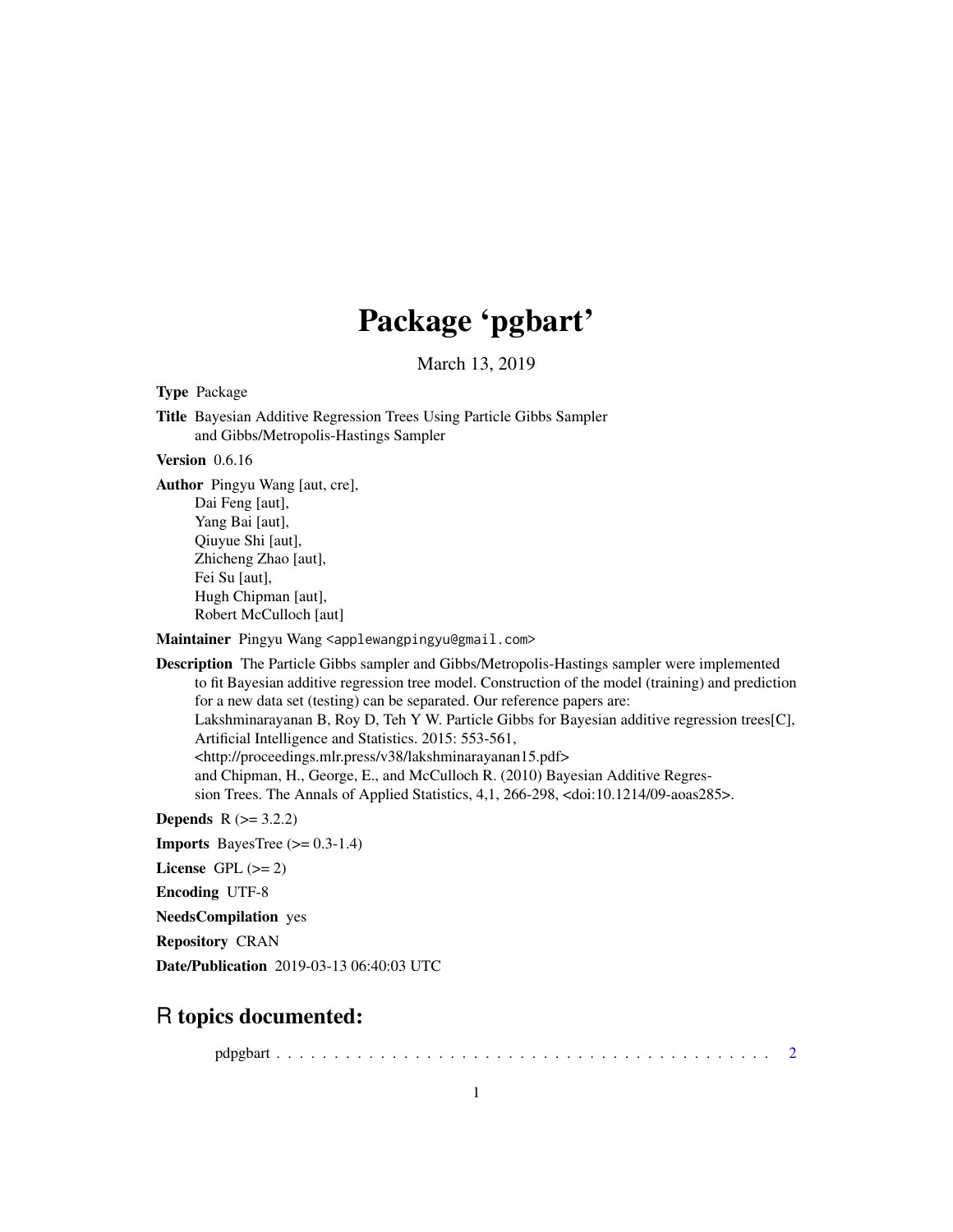#### <span id="page-1-0"></span>2 pdpgbart 2 pdpgbart 2 pdpgbart 2 pdpgbart 2 pdpgbart 2 pdpgbart 2 pdpgbart 2 pdpgbart 2 pdpgbart 2 pdpgbart

| Index |  |  |  |  |  |  |  |  |  |  |  |  |  |  |  |  |  |  |
|-------|--|--|--|--|--|--|--|--|--|--|--|--|--|--|--|--|--|--|

<span id="page-1-1"></span>pdpgbart *Partial Dependence Plots for PGBART*

#### Description

Display the effect of a single variable (pdpgbart) or pair of variables (pd2pgbart). Note that if response y is a binary with  $P(Y = 1|x) = F(f(x))$ , F the standard normal cdf, then the plots are all on the  $f$  scale.

#### Usage

```
pdpgbart(
   x.train, y.train,
   xind=1:ncol(x.train), levs=NULL, levquants=c(.05,(1:9)/10,0.95),
   pl=TRUE, plquants=c(.05,.95),
    ...)
## S3 method for class 'pdpgbart'
plot(x,
     xind = seq_length(x $fd)),
     plquants = c(0.05, 0.95), \ncols = c('black', 'blue'),...)
pd2pgbart(
   x.train, y.train,
   xind=1:2, levs=NULL, levquants=c(.05,(1:9)/10,.95),
   pl=TRUE, plquants=c(.05,.95),
   ...)
## S3 method for class 'pd2pgbart'
plot(x,
     plquants = c(0.05, 0.95), contour.color = 'white',
     justmedian = TRUE,
     ...)
```
#### Arguments

| x.train | Explanatory variables for training (in sample) data.                              |
|---------|-----------------------------------------------------------------------------------|
|         | May be a matrix or a data frame, with (as usual) rows corresponding to obser-     |
|         | vations and columns to variables.                                                 |
|         | If a variable is a factor in a data frame, it is replaced with dummies. Note that |
|         | q dummies are created if $q>2$ and one dummy is created if $q=2$ , where q is the |
|         | number of levels of the factor.                                                   |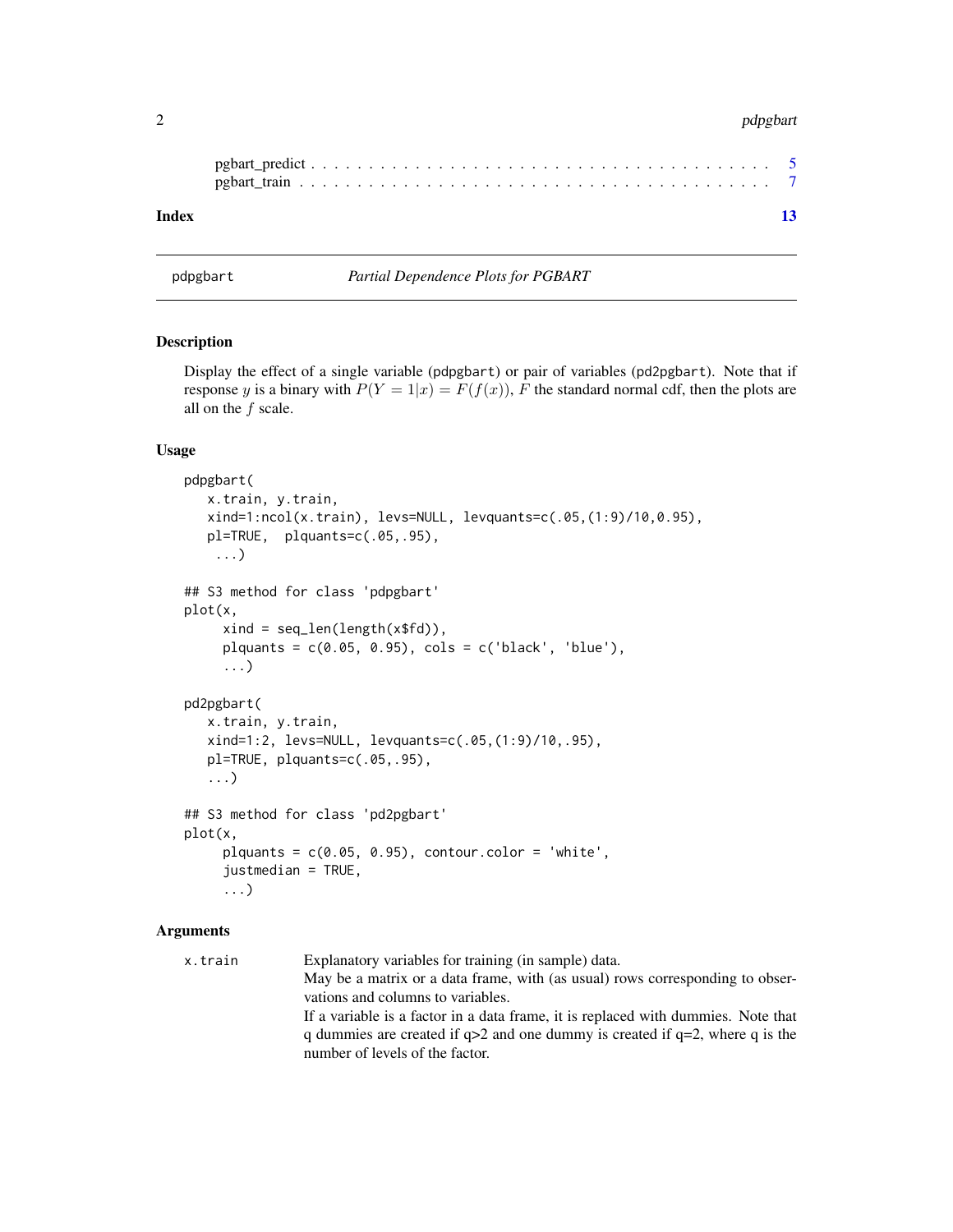#### <span id="page-2-0"></span>pdpgbart 33 and 33 and 33 and 33 and 33 and 33 and 33 and 33 and 33 and 33 and 33 and 33 and 33 and 33 and 33 and 33 and 33 and 33 and 33 and 33 and 33 and 33 and 33 and 33 and 33 and 33 and 33 and 33 and 33 and 33 and 33

| y.train       | Dependent variable for training (in sample) data.                                                                                                                                                                                                                                                                                                                                  |
|---------------|------------------------------------------------------------------------------------------------------------------------------------------------------------------------------------------------------------------------------------------------------------------------------------------------------------------------------------------------------------------------------------|
|               | If y is numeric a continous response model is fit (normal errors).<br>If $y$ is a factor (or just has values 0 and 1) then a binary response model with a                                                                                                                                                                                                                          |
|               | probit link is fit.                                                                                                                                                                                                                                                                                                                                                                |
| xind          | Integer vector indicating which variables are to be plotted. In pdpgbart, cor-<br>responds to the variables (columns of x.train) for which a plot is to be con-<br>structed. In plotpdpgbart, corresponds to the indices in list returned by pdpgbart<br>for which plot is to be constructed. In pd2pgbart, the indicies of a pair of vari-<br>ables (columns of x.train) to plot. |
| levs          | Gives the values of a variable at which the plot is to be constructed. Must be a<br>list, where the <i>i</i> th component gives the values for the <i>i</i> th variable. In pdpgbart,<br>it should have same length as xind. In pd2pgbart, it should have length 2. See<br>also argument levquants.                                                                                |
| levquants     | If levs in NULL, the values of each variable used in the plot are set to the quan-<br>tiles (in x. train) indicated by levquants. Must be a vector of numeric type.                                                                                                                                                                                                                |
| pl            | For pdpgbart and pd2pgbart, if TRUE, plot is subsequently made (by calling<br>$plot.*).$                                                                                                                                                                                                                                                                                           |
| plquants      | In the plots, beliefs about $f(x)$ are indicated by plotting the posterior median<br>and a lower and upper quantile. plquants is a double vector of length two<br>giving the lower and upper quantiles.                                                                                                                                                                            |
| .             | Additional arguments. In pdbart and pd2bart, arguments are passed on to<br>pgbart_train. In plot.pdbart, they are passed on to plot. In plot.pd2bart,<br>they are passed on to image.                                                                                                                                                                                              |
| X             | For plot.*, object is returned from pdpgbart or pd2pgbart.                                                                                                                                                                                                                                                                                                                         |
| cols          | Vector of two colors. The first color is for the median of $f$ , while the second<br>color is for the upper and lower quantiles.                                                                                                                                                                                                                                                   |
| contour.color | Color for contours plotted on top of the image.                                                                                                                                                                                                                                                                                                                                    |
| justmedian    | A logical where if TRUE just one plot is created for the median of $f(x)$ draws.<br>If FALSE, three plots are created one for the median and two additional ones for<br>the lower and upper quantiles. In this case, $m$ frow is set to $c(1, 3)$ .                                                                                                                                |

#### Details

We divide the predictor vector x into a subgroup of interest,  $x_s$  and the complement  $x_c = x \setminus x_s$ . A prediction  $f(x)$  can then be written as  $f(x_s, x_c)$ . To estimate the effect of  $x_s$  on the prediction, Friedman suggests the partial dependence function

$$
f_s(x_s) = \frac{1}{n} \sum_{i=1}^{n} f(x_s, x_{ic})
$$

where  $x_{ic}$  is the *i*th observation of  $x_c$  in the data. Note that  $(x_s, x_{ic})$  will generally not be one of the observed data points. Using pgbart it is straightforward to then estimate and even obtain uncertainty bounds for  $f_s(x_s)$ . A draw of  $f_s^*(x_s)$  from the induced pgbart posterior on  $f_s(x_s)$  is obtained by simply computing  $f_s^*(x_s)$  as a byproduct of each MCMC draw  $f^*$ . The median (or average) of these MCMC draws  $f_s^*(x_s)$  then yields an estimate of  $f_s(x_s)$ , and lower and upper quantiles can be used to obtain intervals for  $f_s(x_s)$ .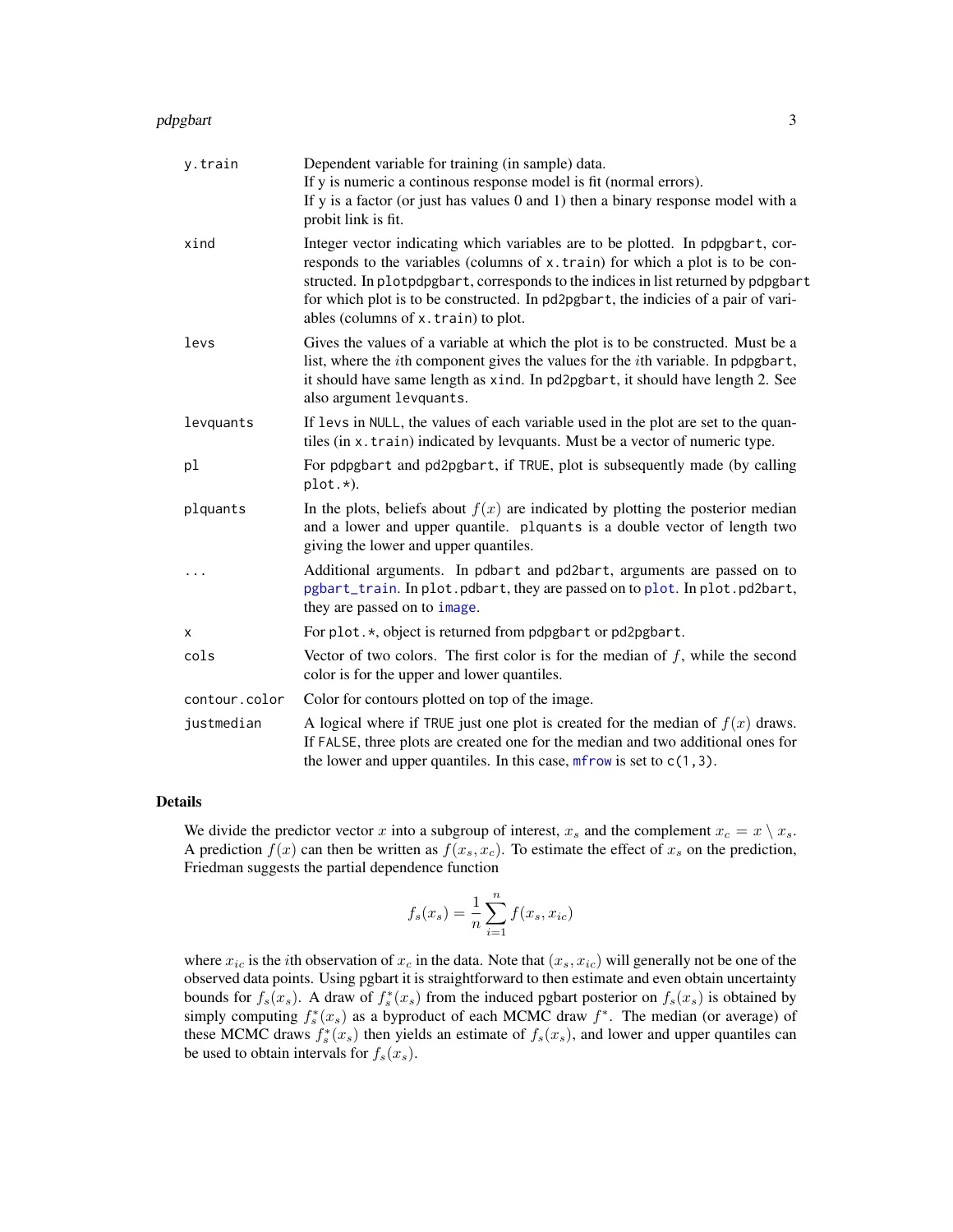In pdpgbart  $x_s$  consists of a single variable in x and in pd2pgbart it is a pair of variables.

This is a computationally intensive procedure. For example, in pdbart, to compute the partial dependence plot for 5  $x_s$  values, we need to compute  $f(x_s, x_c)$  for all possible  $(x_s, x_{ic})$  and there would be  $5n$  of these where n is the sample size. All of that computation would be done for each kept pgbart draw. For this reason running pgbart with keepevery larger than 1 (eg. 10) makes the procedure much faster.

#### Value

The plot methods produce the plots and don't return anything.

pdpgbart and pd2pgbart return lists with components given below. The list returned by pdpgbart is assigned class pdpgbart and the list returned by pd2pgbart is assigned class pd2pgbart.

| fd   | A matrix whose $(i, j)$ value is the <i>i</i> th draw of $f_s(x_s)$ for the <i>j</i> th value of $x_s$ .<br>"fd" is for "function draws".                                                                                                                                                                                                                                     |
|------|-------------------------------------------------------------------------------------------------------------------------------------------------------------------------------------------------------------------------------------------------------------------------------------------------------------------------------------------------------------------------------|
|      | For pdpgbart, fd is actually a list whose kth component is the matrix described<br>above corresponding to the kth variable chosen by argument xind. The number<br>of columns in each matrix will equal the number of values given in the corre-<br>sponding component of argument levs (or number of values in levquants).                                                    |
|      | For pd2pgbart, fd is a single matrix. The columns correspond to all possible<br>pairs of values for the pair of variables indicated by x ind. That is, all possible<br>$(x_i, x_j)$ where $x_i$ is a value in the levs component corresponding to the first x<br>and $x_i$ is a value in the levs components corresponding to the second one. The<br>first $x$ changes first. |
| levs | The list of levels used, each component corresponding to a variable. If argu-<br>ment levs was supplied it is unchanged. Otherwise, the levels in levs are as<br>constructed using argument levquants.                                                                                                                                                                        |
| xlbs | A vector of character strings which are the plotting labels used for the variables.                                                                                                                                                                                                                                                                                           |

The remaining components returned in the list are the same as in the value of [pgbart\\_train](#page-6-1). They are simply passed on from the pgbart run used to create the partial dependence plot.

#### References

Lakshminarayanan B, Roy D, Teh Y W. (2015) Particle Gibbs for Bayesian Additive Regression Trees *Artificial Intelligence and Statistics*, 553-561.

Chipman, H., George, E., and McCulloch R. (2010) Bayesian Additive Regression Trees. *The Annals of Applied Statistics*, 4,1, 266-298.

Friedman, J. H. (2001) Greedy Function Approximation: A Gradient Boosting Machine. *The Annals of Statistics*, 29, 1189–1232.

#### Examples

```
## simulate data
f <- function(x) { return(0.5 * x[,1] + 2 * x[,2] * x[,3]) }
sigma <-0.2n < - 100set.seed(27)
```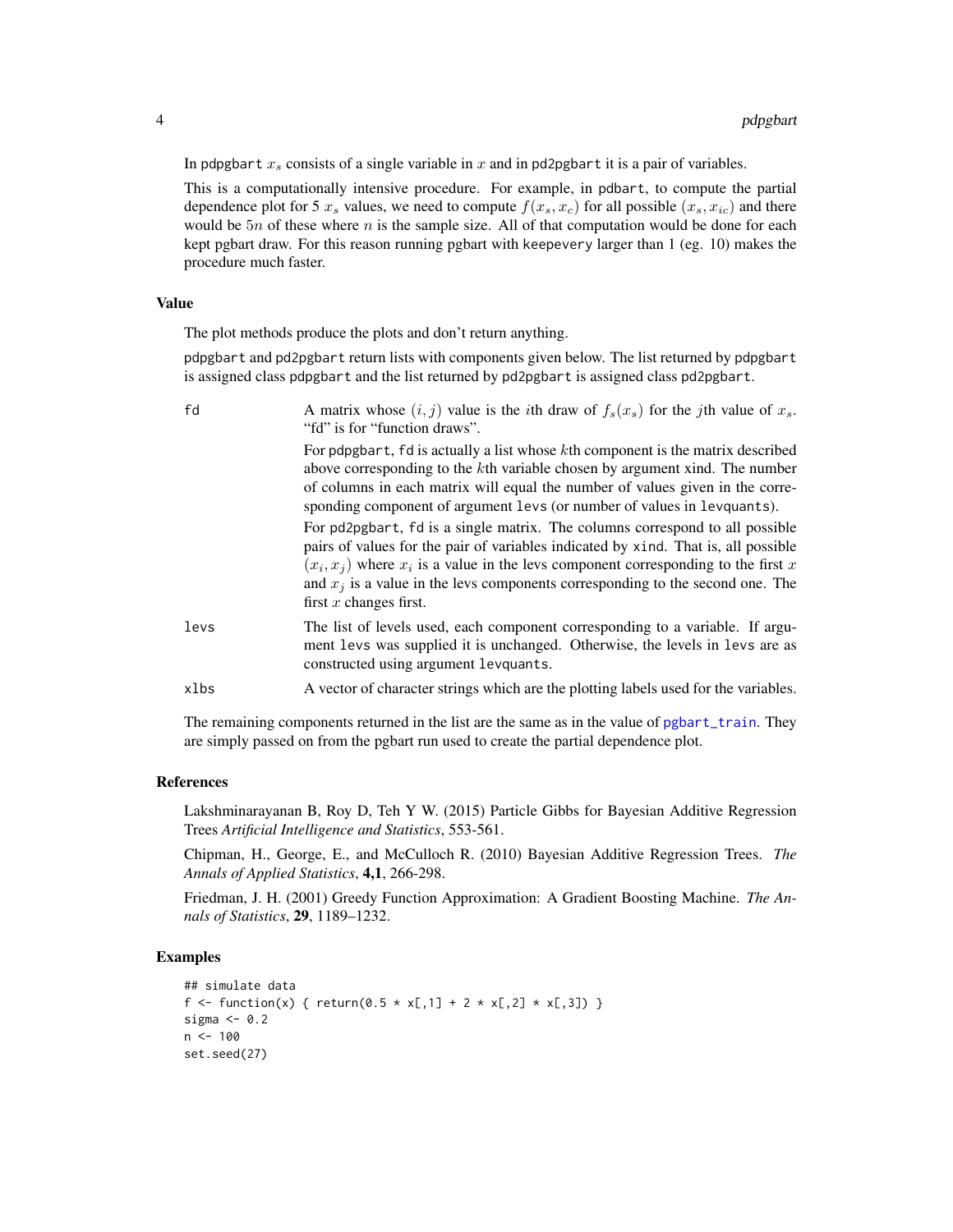#### <span id="page-4-0"></span>pgbart\_predict 5

```
x \le - matrix(2 * runif(n * 3) -1, ncol = 3)
\text{colnames}(x) \leq c('rob', 'hugh', 'ed')Ey \leftarrow f(x)y <- rnorm(n, Ey, sigma)
## first two plot regions are for pdbart, third for pd2bart
par(mfrow = c(1, 3))## pdbart: one dimensional partial dependence plot
set.seed(99)
pdb1 <-
  pdpgbart(
    x, y, xind=c(1,2),
    levs=list(seq(-1,1,.2), seq(-1,1,.2)), pl=FALSE,
    keepevery=10, ntree=5, nskip=100, ndpost=200
  )
plot(pdb1,ylim=c(-.6,.6))
## pd2bart: two dimensional partial dependence plot
set.seed(99)
pdb2 < -pd2pgbart(x, y, xind = c(2, 3),levquants = c(0.05, 0.1, 0.25, 0.5, 0.75, 0.9, 0.95),
          pl = FALSE, ntree = 5, keepevery = 10, verbose = FALSE
  )
plot(pdb2)
```
pgbart\_predict *Make Predictions Using Bayesian Additive Regression Trees*

#### **Description**

Make predictions for a new test data set after building a model using trainng data by function [pgbart\\_train](#page-6-1).

#### Usage

pgbart\_predict(x.test, model)

#### Arguments

| x.test | Explanatory variables for test (out of sample) data.          |
|--------|---------------------------------------------------------------|
|        | Should have same structure as x. train in pgbart_train.       |
| model  | The path to save the model file as specified in pgbart_train. |

#### Details

PGBART is an Bayesian MCMC method. At each MCMC interation, we produce a draw from the joint posterior  $(f, \sigma) | (x, y)$  in the numeric y case and just f in the binary y case.

Thus, unlike a lot of other modelling methods in R, we do not produce a single model object from which fits and summaries may be extracted. The output consists of values  $f^*(x)$  (and  $\sigma^*$  in the numeric case) where  $*$  denotes a particular draw. The x is a row from the test data (x.test).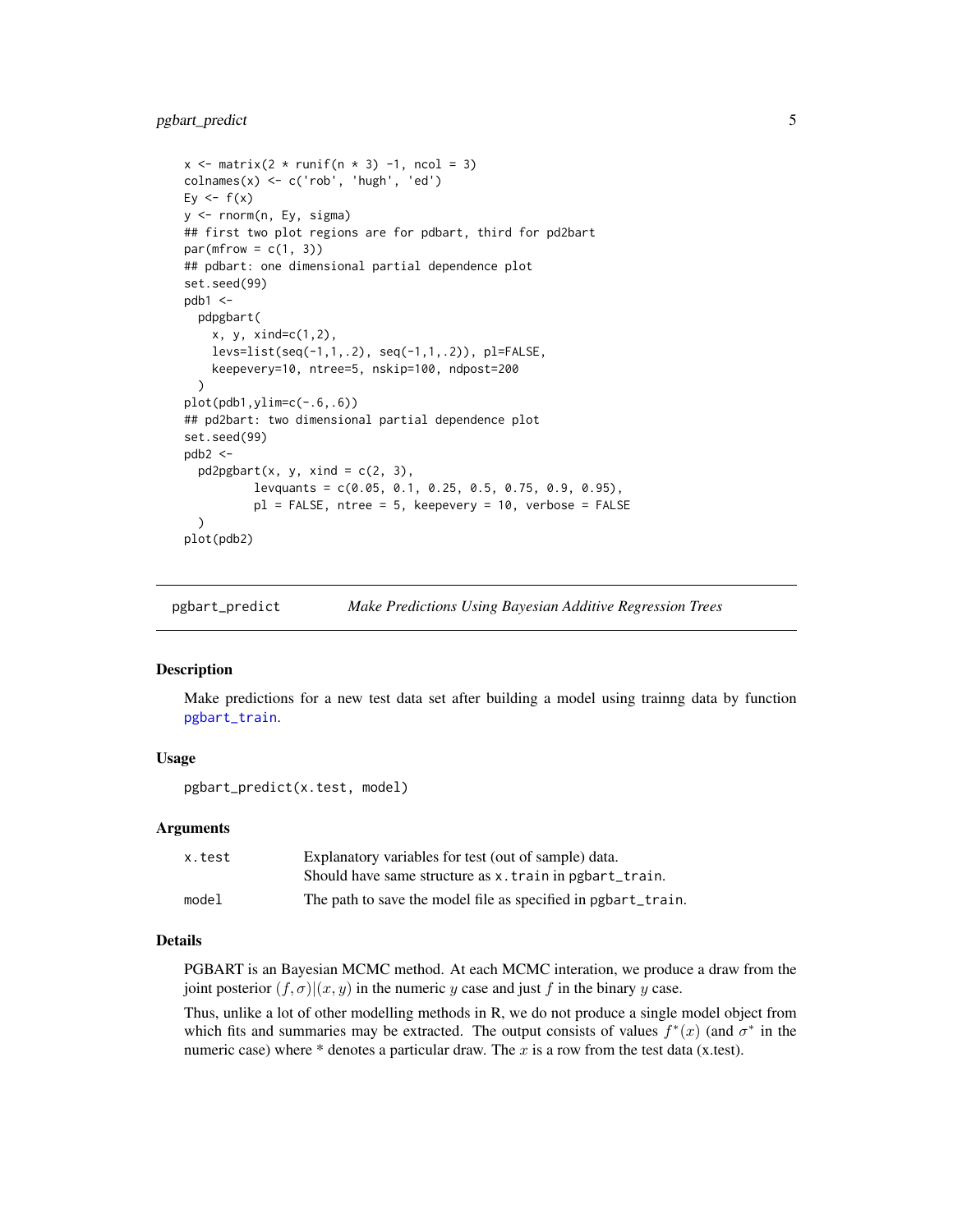#### <span id="page-5-0"></span>Value

pgbart\_predict returns a list assigned class 'pgbart'. In the numeric  $y$  case, the list has components:

yhat.test A matrix with (ndpost/keepevery) rows and  $nrow(x.test)$  columns. Each row corresponds to a draw  $f^*$  from the posterior of  $f$  and each column corresponds to a row of x.test. The  $(i, j)$  value is  $f^*(x)$  for the  $i^{th}$  kept draw of f and the  $j<sup>th</sup>$  row of x.test. Burn-in is dropped.

yhat. test. mean Test data fits = mean of yhat.test columns. Only exists when  $y$  is not binary.

In the binary  $y$  case, the returned list has the components yhat.test and binaryOffset.

Note that in the binary y case, yhat.test is  $f(x)$  + binaryOffset. If you want draws of the probability  $P(Y = 1|x)$  you need to apply the normal cdf (pnorm) to these values.

#### References

Chipman, H., George, E., and McCulloch R. (2010) Bayesian Additive Regression Trees. *The Annals of Applied Statistics*, 4,1, 266-298.

Lakshminarayanan B, Roy D, Teh Y W. (2015) Particle Gibbs for Bayesian Additive Regression Trees *Artificial Intelligence and Statistics*, 553-561.

Chipman, H., George, E., and McCulloch R. (2006) Bayesian Ensemble Learning. *Advances in Neural Information Processing Systems* 19, Scholkopf, Platt and Hoffman, Eds., MIT Press, Cambridge, MA, 265-272.

Friedman, J.H. (1991) Multivariate Adaptive Regression Splines. *The Annals of Statistics*, 19, 1–67.

Breiman, L. (1996) Bias, Variance, and Arcing Classifiers. *Tech. Rep.* 460, Statistics Department, University of California, Berkeley, CA, USA.

#### See Also

[pgbart\\_train](#page-6-1), [pdpgbart](#page-1-1)

#### Examples

```
##Example 1: simulated continuous outcome data (example from section 4.3 of Friedman's MARS paper)
f = function(x)10*sin(pix)[,1]*x[,2]) + 20*(x[,3]-.5)^2+10*x[,4]+5*x[,5]}
sigma = 1.0 #y = f(x) + \text{sigma}x, z \sim N(0, 1)n = 100 #number of observations
set.seed(99)
x = matrix(runit(n*10), n, 10)Ey = f(x)y = Ey+sigma*rnorm(n)
model_path = file.path(tempdir(),'pgbart.model')
pgbartFit = pgbart_train(x[1:(n*.75),], y[1:(n*.75)],model=model_path,
                         ndpost=200, ntree=5, usepg=TRUE)
```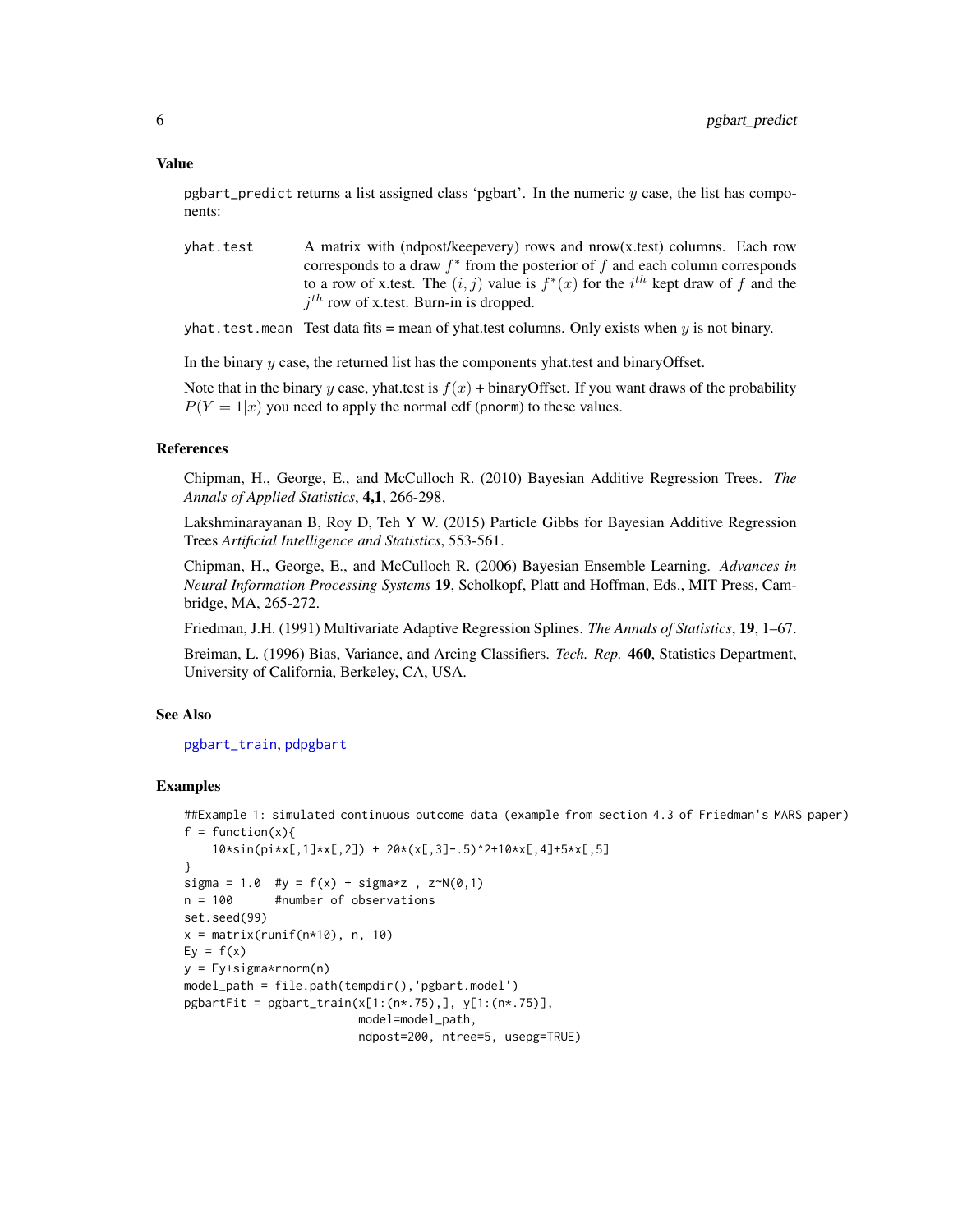#### <span id="page-6-0"></span>pgbart\_train 7

```
pgbartPredict = pgbart</u>-predict(x[(n*.75+1):n,], model=model-path)cor(pgbartPredict$yhat.test.mean, y[(n*.75+1):n])
##Example 2: simulated binary outcome data (two normal example from Breiman)
f \leftarrow function (n, d = 20)
{
 x \le matrix(0, nrow = n, ncol = d)
 c1 \leq - sample.int(n, n/2)
 c2 \le -(1:n)[-c1]a \leftarrow 2/sqrt(d)x[c1, ] \leftarrow matrix(rnorm(n = d * length(c1), mean = -a), ncol = d)x[c2, ] \le - matrix(rnorm(n = d * length(c2), mean = a), ncol = d)
 x.train <- x
 y.train <- rep(0, n)
 y.train[c2] <- 1
 list(x.train=x.train, y.train=as.factor(y.train))
}
set.seed(99)
n <- 200
train \leq f(n)
model_path = file.path(tempdir(),'pgbart.model')
pgbartFit = pgbart_train(train$x.train[1:(n*.75),], train$y.train[1:(n*.75)],
                          model=model_path, ndpost=200, ntree=5, usepg=TRUE)
pgbartPredict = pgbart_predict(train$x.train[(n*.75+1):n,], model=model_path)
class.pred = ifelse(colMeans(apply(pgbartPredict$yhat.test, 2, pnorm)) <= 0.5, 0, 1)
table(class.pred, train$y.train[(n*.75+1):n])
```
<span id="page-6-1"></span>pgbart\_train *Train Bayesian Additive Regression Trees Using PG Sampler or Gibbs/NH Sampler*

#### **Description**

Build a model based on training data or combine training and test procedures.

For a numeric response y, we have  $y = f(x) + \epsilon$ , where  $\epsilon \sim N(0, \sigma^2)$ . For a binary response y,  $P(Y = 1|x) = F(f(x))$ , where F denotes the standard normal cdf (probit link).

In both cases,  $f$  is the sum of many tree models. The goal is to have very flexible inference for the uknown function  $f$ .

In the spirit of "ensemble models", each tree is constrained by a prior to be a weak learner so that it contributes a small amount to the overall fit.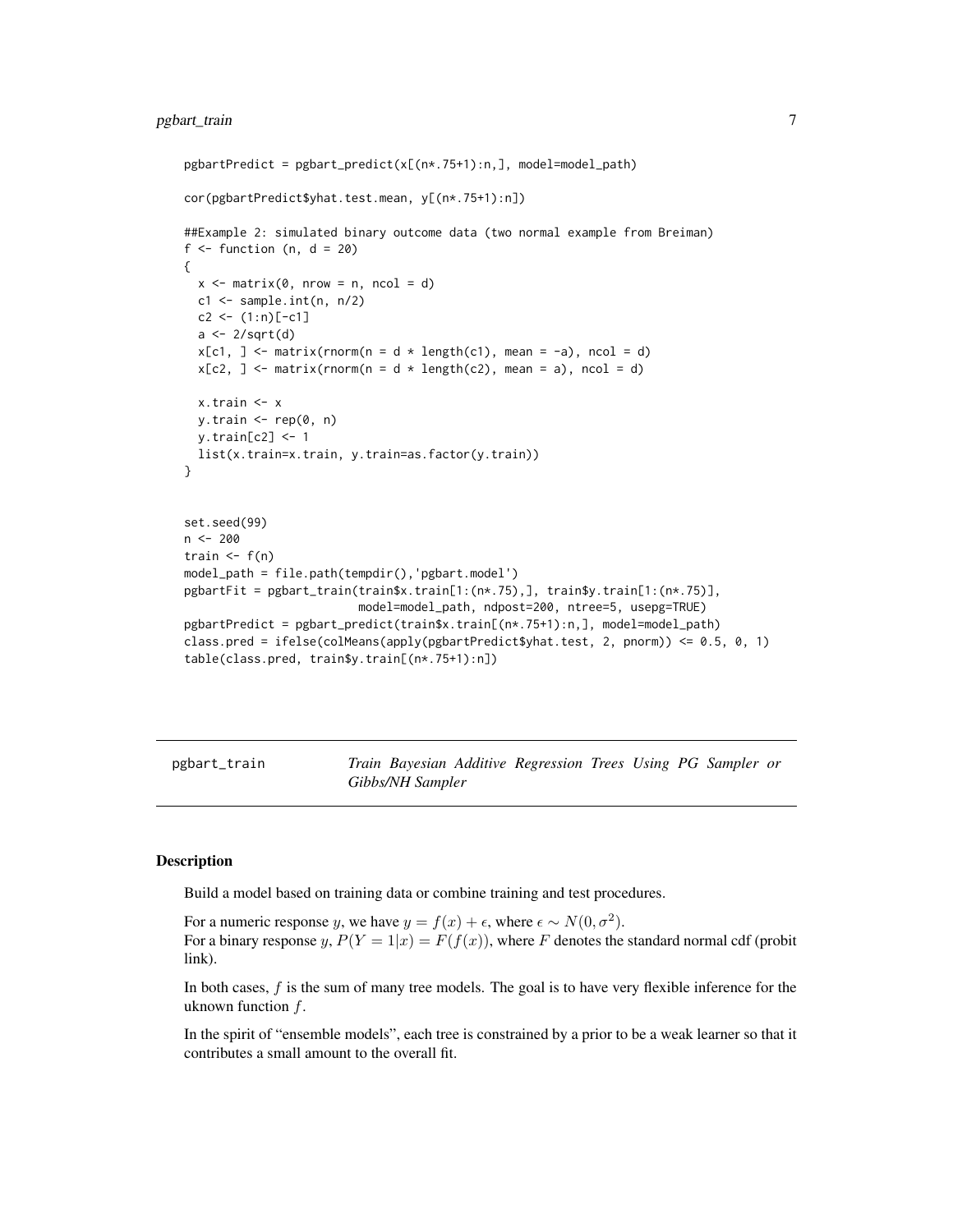### Usage

```
pgbart_train(
   x.train, y.train, model,x.test=matrix(0.0,0,0),
   usepg=TRUE, numparticles=10,
   sigest=NA, sigdf=3, sigquant=.90,
   k=2.0,
   power=2.0, base=.95,
   binaryOffset=0,
   ntree=200,
   ndpost=1000, nskip=100,
   printevery=100, keepevery=1, keeptrainfits=TRUE,
   usequants=FALSE, numcut=100, printcutoffs=0,
   verbose=TRUE)
## S3 method for class 'pgbart'
plot(
   x,
   plquants=c(.05,.95), cols =c('blue','black'),
   ...)
```
#### Arguments

| x.train      | Explanatory variables for training (in sample) data.<br>May be a matrix or a data frame, with (as usual) rows corresponding to obser-<br>vations and columns to variables.<br>If a variable is a factor in a data frame, it is replaced with dummies. Note that<br>q dummies are created if $q>2$ and one dummy is created if $q=2$ , where q is the<br>number of levels of the factor. pgbart_train will generate draws of $f(x)$ for<br>each x which is a row of x train. |
|--------------|-----------------------------------------------------------------------------------------------------------------------------------------------------------------------------------------------------------------------------------------------------------------------------------------------------------------------------------------------------------------------------------------------------------------------------------------------------------------------------|
| y.train      | Dependent variable for training (in sample) data.<br>If y is numeric, a continous response model is fit (normal errors).<br>If $y$ is a factor (or just has values 0 and 1), then a binary response model with a<br>probit link is fit.                                                                                                                                                                                                                                     |
| model        | The path to save a model file which contains details of the trees constructed.                                                                                                                                                                                                                                                                                                                                                                                              |
| x.test       | Explanatory variables for test (out of sample) data.<br>Should have same structure as x.train.<br>pgbart_train will generate draws of $f(x)$ for each x which is a row of x.test.                                                                                                                                                                                                                                                                                           |
| usepg        | Two sampling methods: "pg" and "cgm". The first method implements the par-<br>ticle Gibbs sampler in Lakshminarayanan et al. (2015). The second implements<br>the Gibbs/Metropolis-Hastings sampler in Chipman et al. (2010). If true, sam-<br>pling method is "pg". Otherwise, sampling method is "cgm".                                                                                                                                                                   |
| numparticles | The number of particles used in "pg" sampler.                                                                                                                                                                                                                                                                                                                                                                                                                               |
| sigest       | The prior for the error variance $(\sigma^2)$ is inverted chi-squared (the standard con-<br>ditionally conjugate prior). The prior is specified by choosing the degrees of<br>freedom, a rough estimate of the corresponding standard deviation and a quan-<br>tile to put this rough estimate at. If sigest=NA then the rough estimate will be<br>the usual least squares estimator. Otherwise the supplied value will be used. Not<br>used if y is binary.                |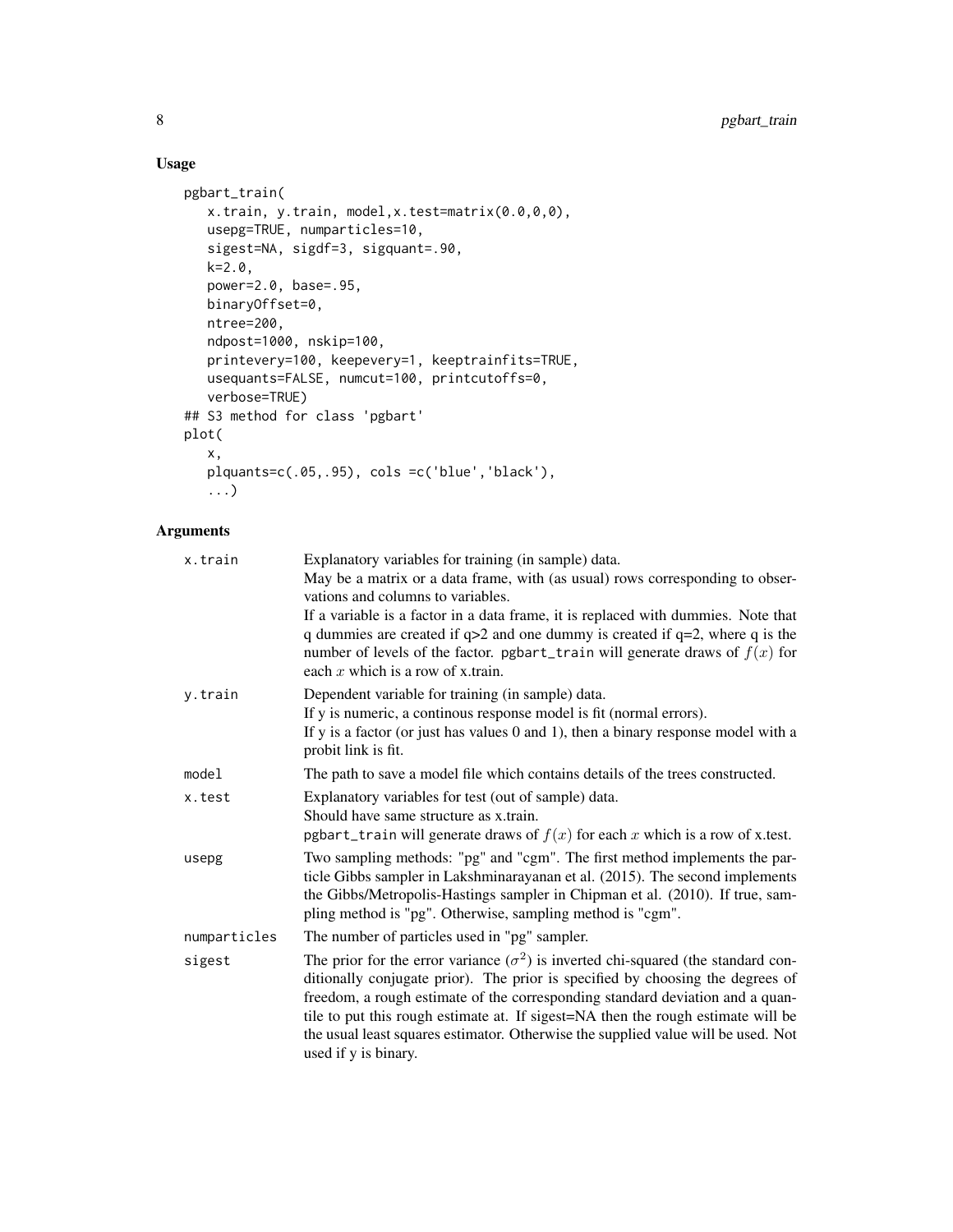| sigdf         | Degrees of freedom for error variance prior. Not used if y is binary.                                                                                                                                                                                                                                                                                                                                                                                                                                                                                                   |
|---------------|-------------------------------------------------------------------------------------------------------------------------------------------------------------------------------------------------------------------------------------------------------------------------------------------------------------------------------------------------------------------------------------------------------------------------------------------------------------------------------------------------------------------------------------------------------------------------|
| sigquant      | The quantile of the prior that the rough estimate (see sigest) is placed at. The<br>closer the quantile is to 1, the more aggresive the fit will be as you are putting<br>more prior weight on error standard deviations $(\sigma)$ less than the rough estimate.<br>Not used if y is binary.                                                                                                                                                                                                                                                                           |
| k             | For numeric y, k is the number of prior standard deviations $E(Y x) = f(x)$ is<br>away from $+/-$ .5. The response (y.train) is internally scaled to range from -.5 to<br>.5. For binary y, k is the number of prior standard deviations $f(x)$ is away from<br>$+/-3$ . In both cases, the bigger k is, the more conservative the fitting will be.                                                                                                                                                                                                                     |
| power         | Power parameter for tree prior.                                                                                                                                                                                                                                                                                                                                                                                                                                                                                                                                         |
| base          | Base parameter for tree prior.                                                                                                                                                                                                                                                                                                                                                                                                                                                                                                                                          |
| binaryOffset  | Used for binary $y$ .<br>The model is $P(Y = 1 x) = F(f(x) + binaryOffset)$ .<br>The idea is that $f$ is shrunk towards 0, so the offset allows you to shrink towards<br>a probability other than .5.                                                                                                                                                                                                                                                                                                                                                                   |
| ntree         | The number of trees in the sum.                                                                                                                                                                                                                                                                                                                                                                                                                                                                                                                                         |
| ndpost        | The number of posterior draws after burn in, ndpost/keepevery will actually be<br>returned.                                                                                                                                                                                                                                                                                                                                                                                                                                                                             |
| nskip         | Number of MCMC iterations to be treated as burn in.                                                                                                                                                                                                                                                                                                                                                                                                                                                                                                                     |
| printevery    | As the MCMC runs, a message is printed per printevery draws.                                                                                                                                                                                                                                                                                                                                                                                                                                                                                                            |
| keepevery     | Every keepevery draw is kept to be returned to the user.<br>A "draw" will consist of values of the error standard deviation ( $\sigma$ ) and $f^*(x)$ at<br>$x =$ rows from the train(optionally) and test data, where $f^*$ denotes the current<br>draw of $f$ .                                                                                                                                                                                                                                                                                                       |
| keeptrainfits | If true the draws of $f(x)$ for $x = rows$ of x.train are returned.                                                                                                                                                                                                                                                                                                                                                                                                                                                                                                     |
| usequants     | Decision rules in the tree are of the form $x \leq c$ vs. $x > c$ for each variable<br>corresponding to a column of x.train. usequants determines how the set of pos-<br>sible c is determined. If usequants is true, then the c is a subset of the values<br>$(xs[i]+xs[i+1])/2$ where xs is unique sorted values obtained from the correspond-<br>ing column of x.train. If usequants is false, the cutoffs are equally spaced across<br>the range of values taken on by the corresponding column of x.train.                                                         |
| numcut        | The number of possible values of c (see usequants). If a single number if given,<br>this is used for all variables. Otherwise a vector with length equal to ncol(x.train)<br>is required, where the $i^{th}$ element gives the number of c used for the $i^{th}$ variable<br>in x.train. If usequants is false, numcut equally spaced cutoffs are used covering<br>the range of values in the corresponding column of x.train. If usequants is true,<br>then min(numcut, the number of unique values in the corresponding columns of<br>x.train - 1) c values are used. |
| printcutoffs  | The number of cutoff rules c to be printed to screen before the MCMC is run.<br>Give a single integer, the same value will be used for all variables. If 0, nothing<br>is printed.                                                                                                                                                                                                                                                                                                                                                                                      |
| verbose       | Logical, if FALSE supress printing.                                                                                                                                                                                                                                                                                                                                                                                                                                                                                                                                     |
| х             | For plot.*, object returned from pdpgbart or pd2pgbart.                                                                                                                                                                                                                                                                                                                                                                                                                                                                                                                 |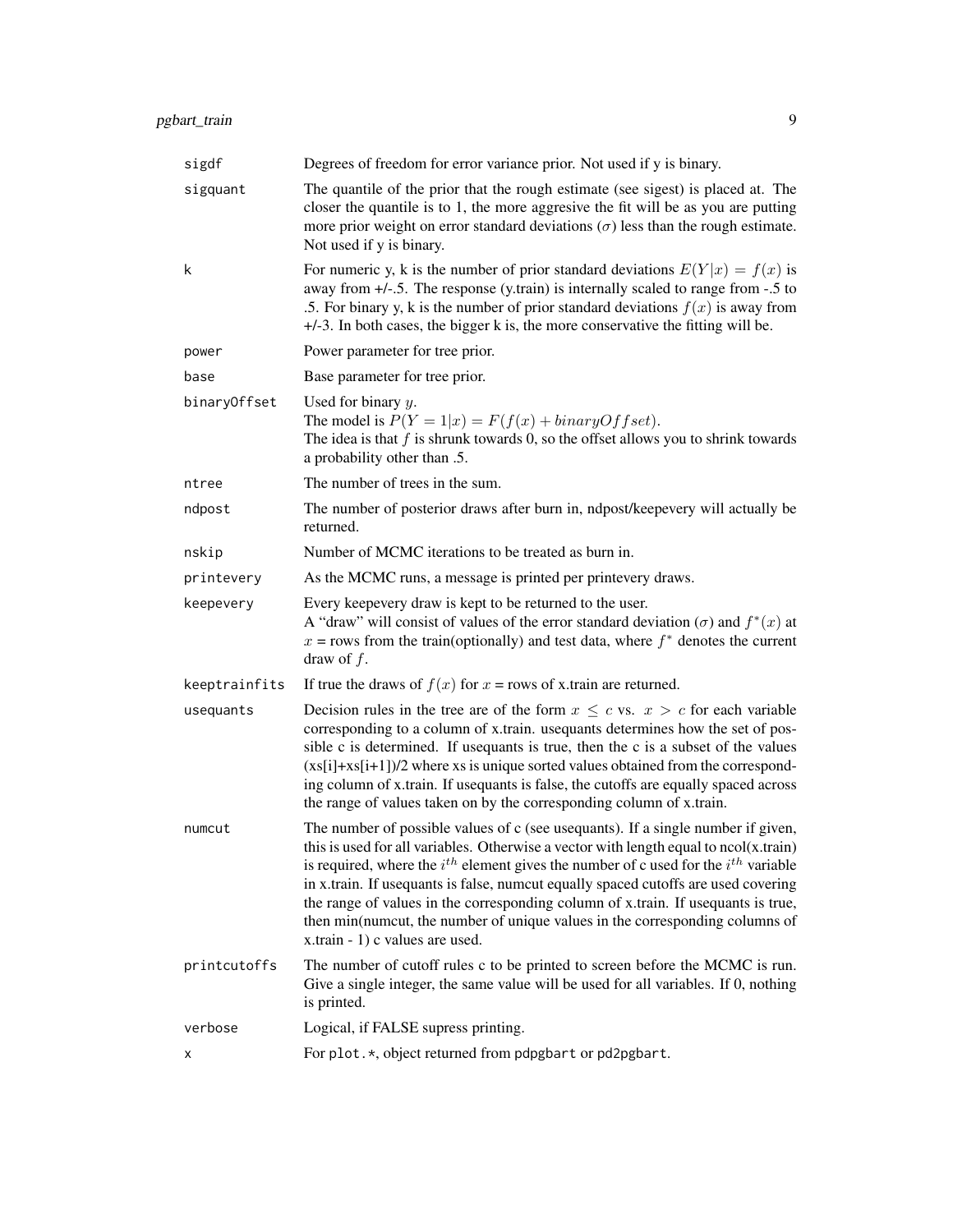| plquants | In the plots, beliefs about $f(x)$ are indicated by plotting the posterior median                                                             |
|----------|-----------------------------------------------------------------------------------------------------------------------------------------------|
|          | and a lower and upper quantile, plquants is a double vector of length two giving                                                              |
|          | the lower and upper quantiles.                                                                                                                |
| cols     | Vector of two colors. First color is used to plot the median of $f(x)$ and the<br>second color is used to plot the lower and upper quantiles. |
| $\cdots$ | Additional arguments passed on to plot.                                                                                                       |

#### Details

PGBART is a Bayesian MCMC method. At each MCMC interation, we produce a draw from the joint posterior  $(f, \sigma) | (x, y)$  in the numeric y case and just f in the binary y case.

Thus, unlike a lot of other modelling methods in R, we do not produce a single model object from which fits and summaries may be extracted. The output consists of values  $f^*(x)$  (and  $\sigma^*$  in the numeric case) where  $*$  denotes a particular draw. The x is either a row from the training data (x.train) or the test data (x.test).

#### Value

The function returns a list assigned class 'pgbart'. In the numeric  $y$  case, the list has components:

| yhat.train      | A matrix with (ndpost/keepevery) rows and $now(x, train)$ columns. Each row<br>corresponds to a draw $f^*$ from the posterior of f and each column corresponds<br>to a row of x.train. The $(i, j)$ value is $f^*(x)$ for the $i^{th}$ kept draw of f and the<br>$jth$ row of x.train. Burn-in is dropped. |
|-----------------|------------------------------------------------------------------------------------------------------------------------------------------------------------------------------------------------------------------------------------------------------------------------------------------------------------|
| yhat.test       | same as yhat.train but now the x's are the rows of the test data if x.test is<br>specified. Otherwise, it will be NULL.                                                                                                                                                                                    |
| yhat.train.mean |                                                                                                                                                                                                                                                                                                            |
|                 | train data fits $=$ mean of yhat. train columns.                                                                                                                                                                                                                                                           |
|                 | yhat. test. mean test data fits $=$ mean of yhat. test columns if x. test is specified. Otherwise, it<br>will be NULL.                                                                                                                                                                                     |
| sigma           | post burn in draws of sigma, length = ndpost/keepevery.                                                                                                                                                                                                                                                    |
| first.sigma     | burn-in draws of sigma.                                                                                                                                                                                                                                                                                    |
| varcount        | a matrix with (ndpost/keepevery) rows and $nrow(x, train)$ columns. Each row is<br>for a draw. For each variable (corresponding to the columns), the total count of<br>the number of times that variable is used in a tree decision rule (over all trees) is<br>given.                                     |
| sigest          | The rough error standard deviation ( $\sigma$ ) used in the prior.                                                                                                                                                                                                                                         |
| y               | The input dependent vector of values for the dependent variable.<br>This is used in plotpgbart.                                                                                                                                                                                                            |

In the binary y case, the returned list has the components yhat.train, yhat.test, and varcount as above. In addition the list has a binaryOffset component giving the value used.

Note that in the binary y, case yhat.train and yhat.test are  $f(x)$  + binaryOffset. If you want draws of the probability  $P(Y = 1|x)$  you need to apply the normal cdf (pnorm) to these values.

The plot method sets mfrow to  $c(1,2)$  and makes two plots.

The first plot is the sequence of kept draws of  $\sigma$  including the burn-in draws. Initially these draws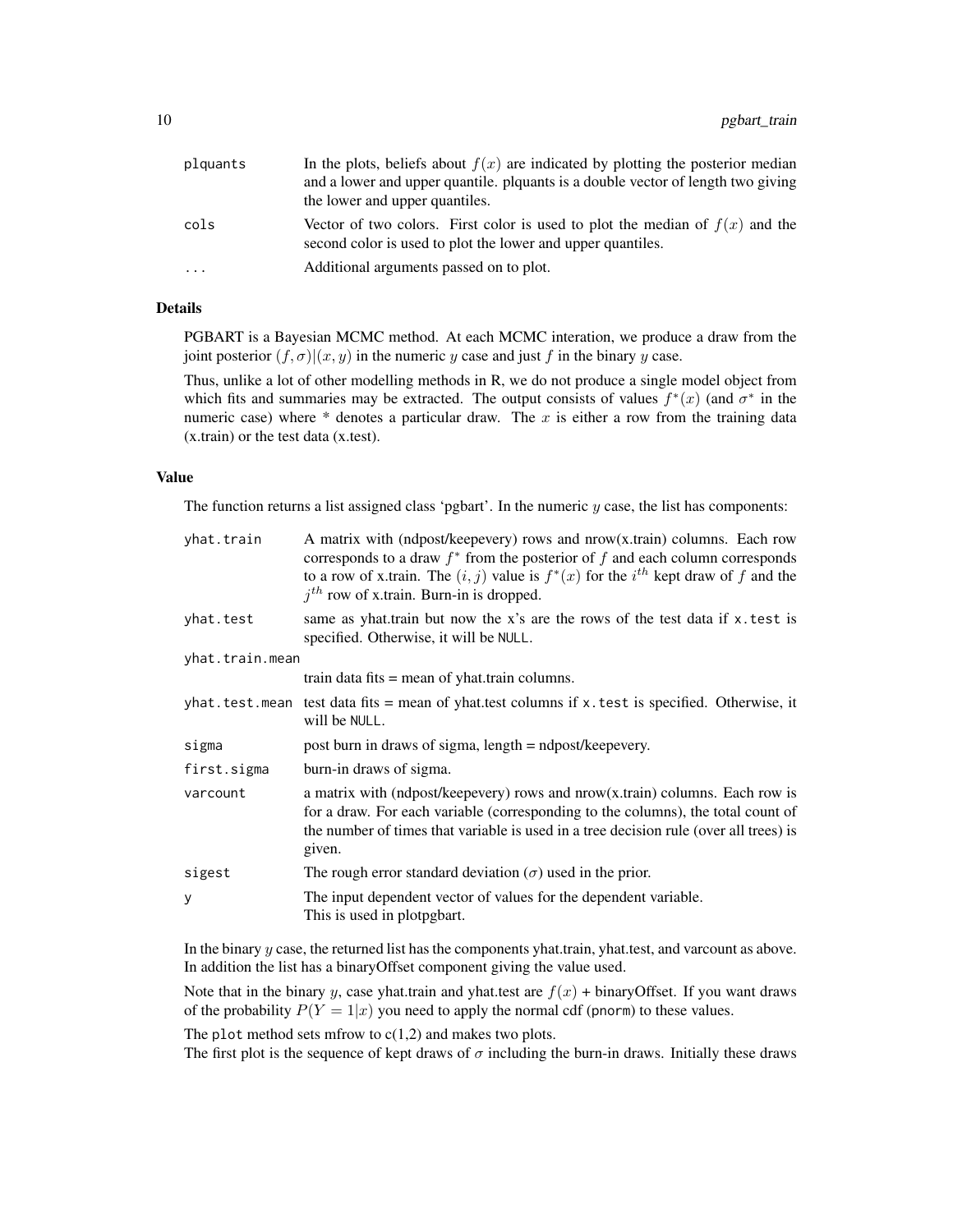#### <span id="page-10-0"></span>pgbart\_train 11

will decline as pgbart finds fit and then level off when the MCMC has burnt in.

The second plot has y on the horizontal axis and posterior intervals for the corresponding  $f(x)$  on the vertical axis.

#### References

Chipman, H., George, E., and McCulloch R. (2010) Bayesian Additive Regression Trees. *The Annals of Applied Statistics*, 4,1, 266-298.

Lakshminarayanan B, Roy D, Teh Y W. (2015) Particle Gibbs for Bayesian Additive Regression Trees *Artificial Intelligence and Statistics*, 553-561.

Chipman, H., George, E., and McCulloch R. (2006) Bayesian Ensemble Learning. *Advances in Neural Information Processing Systems* 19, Scholkopf, Platt and Hoffman, Eds., MIT Press, Cambridge, MA, 265-272.

Friedman, J.H. (1991) Multivariate Adaptive Regression Splines. *The Annals of Statistics*, 19, 1–67.

Breiman, L. (1996) Bias, Variance, and Arcing Classifiers. *Tech. Rep.* 460, Statistics Department, University of California, Berkeley, CA, USA.

#### See Also

[pdpgbart](#page-1-1)

#### Examples

```
##Example 1: simulated continuous outcome data (example from section 4.3 of Friedman's MARS paper)
f = function(x)10*sin(pixx[, 1] * x[, 2]) + 20 * (x[, 3] - .5)^2 + 10 * x[, 4] + 5 * x[, 5]}
sigma = 1.0 #y = f(x) + sigma*z, z \sim N(0,1)n = 100 #number of observations
set.seed(99)
x = matrix(runif(n*10), n, 10) #10 variables, only first 5 matter
Ey = f(x)y = Ey+sigma*rnorm(n)
lmFit = lm(y<sup>o</sup>, data frame(x, y)) #compare lm fit to pgbart later
##run pgBART
set.seed(99)
model_path = file.path(tempdir(),'pgbart.model')
pgbartFit = pgbart_train(x, y, model=model_path,ndpost=200, ntree=5, usepg=TRUE)
plot(pgbartFit) # plot pgbart fit
##compare pgbart fit to linear matter and truth = Ey
fitmat = cbind(y,Ey,lmFit$fitted,pgbartFit$yhat.train.mean)
colnames(fitmat) = c('y', 'Ey', 'lm', 'pgbart')print(cor(fitmat))
##Example 2: simulated binary outcome data (two normal example from Breiman)
f \leftarrow function (n, d = 20)
{
 x \le matrix(0, nrow = n, ncol = d)
  c1 \leq - sample.int(n, n/2)
  c2 \le -(1:n)[-c1]
```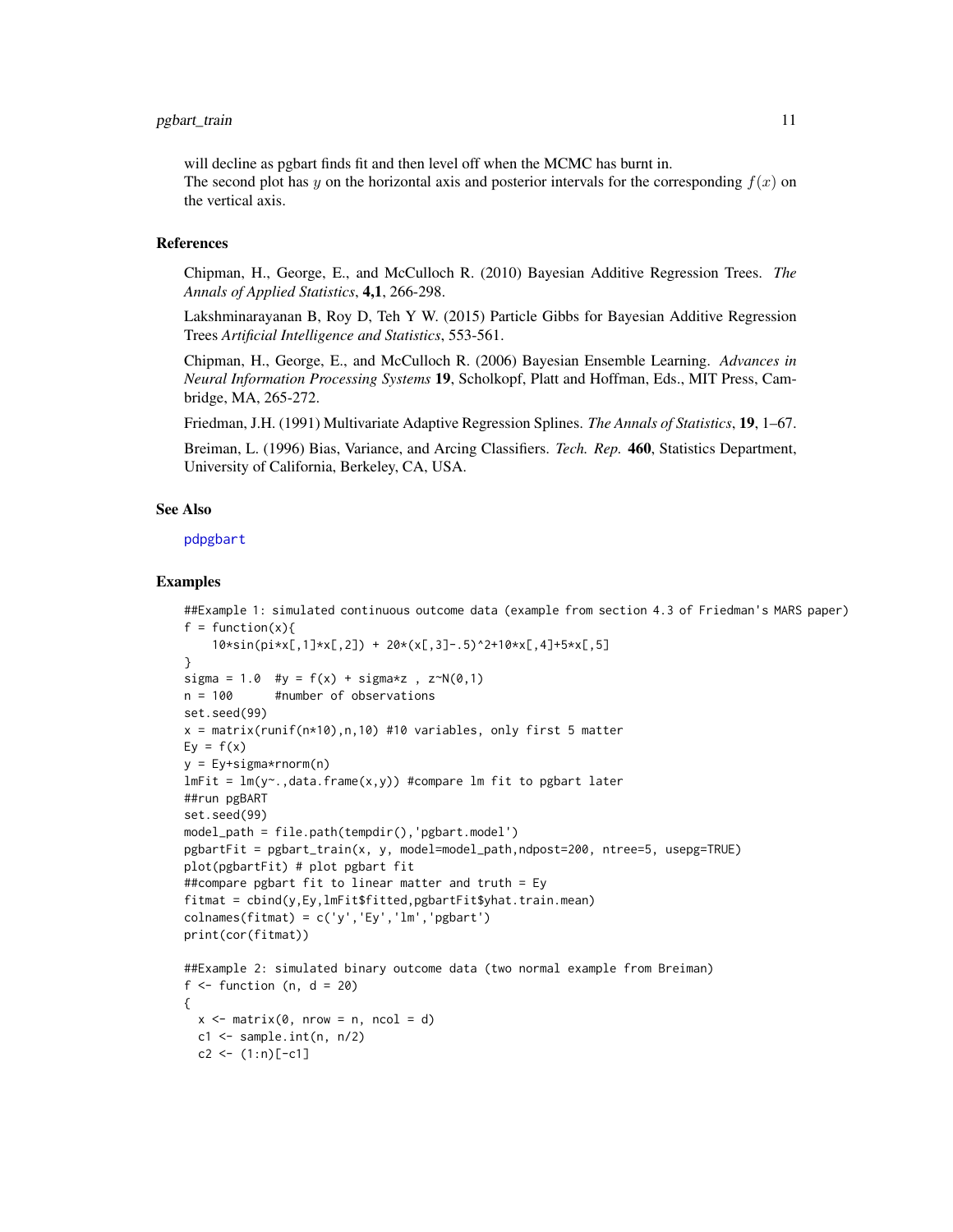```
a \leftarrow 2/sqrt(d)x[c1, ] \leftarrow matrix(rnorm(n = d * length(c1), mean = -a), ncol = d)x[c2, ] \leftarrow matrix(rnorm(n = d * length(c2), mean = a), ncol = d)x.train <- x
 y.train <- rep(0, n)
 y.train[c2] <- 1
 list(x.train=x.train, y.train=as.factor(y.train))
}
#
set.seed(99)
train <- f(200)
model_path = file.path(tempdir(),'pgbart.model')
pgbartFit = pgbart_train(train$x.train, train$y.train,
                        model=model_path,
                        ndpost=200, ntree=5, usepg=TRUE)
class.pred = ifelse(colMeans(apply(pgbartFit$yhat.train, 2, pnorm)) <= 0.5, 0, 1)
table(class.pred, train$y.train)
```